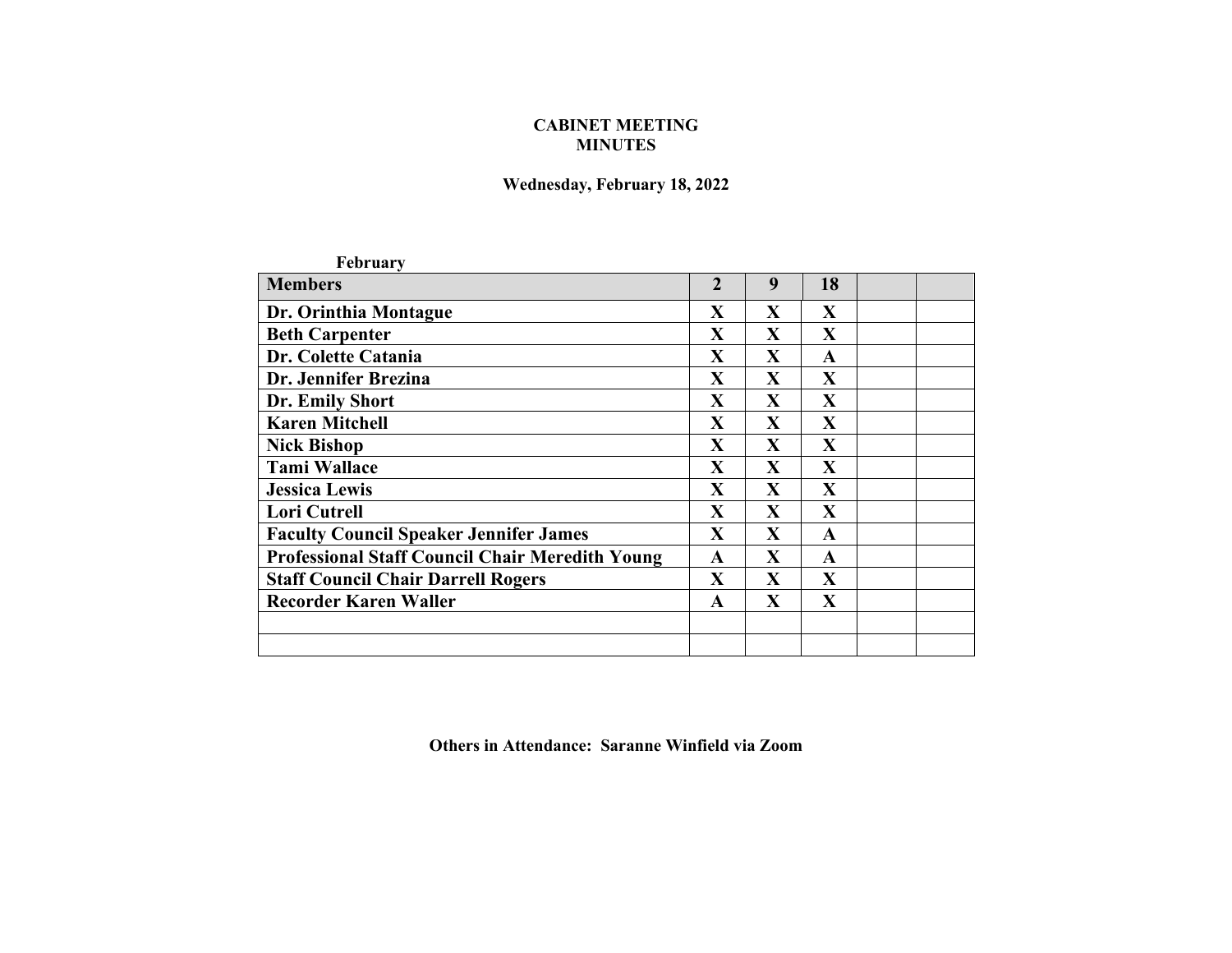| <b>TOPIC</b>                                                                                                            | DISCUSSION/CONCLUSION/RECOMMENDATION                                                                                                                                                                                                                                                                                                                                                                                                                                                                                                                                                                                                                                                                    | <b>ACTION / FOLLOW-UP</b>                                                                                                                                                                                                                                                                                                                                                                                                                                                                                                                                                                              |
|-------------------------------------------------------------------------------------------------------------------------|---------------------------------------------------------------------------------------------------------------------------------------------------------------------------------------------------------------------------------------------------------------------------------------------------------------------------------------------------------------------------------------------------------------------------------------------------------------------------------------------------------------------------------------------------------------------------------------------------------------------------------------------------------------------------------------------------------|--------------------------------------------------------------------------------------------------------------------------------------------------------------------------------------------------------------------------------------------------------------------------------------------------------------------------------------------------------------------------------------------------------------------------------------------------------------------------------------------------------------------------------------------------------------------------------------------------------|
| <b>Competency-Based Education</b><br>(CT Program) – Grant<br><b>Competency-Based Education</b><br>(CVT Program) - Grant | Discussion:<br>Winfield presented both project proposals for the grant for review/approval<br>$\bullet$<br>One grant with two projects<br>$\bullet$<br><b>Conclusion/Recommendation</b><br>Motion carried to approve submission of grant application as presented for both<br>$\bullet$<br>projects                                                                                                                                                                                                                                                                                                                                                                                                     | Motion carried to approve<br>submission of grant application as<br>presented for both projects.                                                                                                                                                                                                                                                                                                                                                                                                                                                                                                        |
| <b>HOLIDAY SCHEDULE</b>                                                                                                 | Discussion:<br>• Cutrell brought back the holiday schedule for further discussion<br><b>Conclusion/Recommendation</b><br>The 2023-2024 holiday schedule will be brought to cabinet in April for review<br>prior to submitting the proposal to TBR<br>Council Chairs polled their respective areas; The preference was to keep Good<br>$\bullet$<br>Friday instead of exchanging it for a day during Holiday Break<br>Montague will request clarification from TBR concerning practice and policy<br>discrepancies and inquire, at the upcoming Presidents meeting, about adding an<br>additional holiday during the December Holiday Break<br>Bring back to cabinet in two weeks for further discussion | The 2023-2024 holiday schedule<br>will be brought to cabinet in April<br>for review prior to submitting the<br>proposal to TBR.<br>Council Chairs polled their<br>respective areas; The preference<br>was to keep Good Friday instead<br>of exchanging it for a day during<br>Holiday Break.<br>Montague will request<br>clarification from TBR<br>concerning practice and policy<br>discrepancies and inquire, at the<br>upcoming Presidents meeting,<br>about adding an additional<br>holiday during the December<br>Holiday Break.<br>Bring back to cabinet in two<br>weeks for further discussion. |
| <b>Sumner County Clean Up Day</b><br><b>Event</b>                                                                       | Discussion:<br>Hal Hendricks, Director of Sumner County Health Department, emailed Carpenter<br>to inquire about students and employees participating in the event<br>Ideas for employees and students to participate<br>Connect with TnAchieves to see if/how students could take part in the project and<br>have the hours count towards their required community service hours                                                                                                                                                                                                                                                                                                                       |                                                                                                                                                                                                                                                                                                                                                                                                                                                                                                                                                                                                        |
| FYI AND ANNOUNCEMENTS                                                                                                   | Discussion:<br>Dr. Montague<br>• Campus Forum                                                                                                                                                                                                                                                                                                                                                                                                                                                                                                                                                                                                                                                           |                                                                                                                                                                                                                                                                                                                                                                                                                                                                                                                                                                                                        |